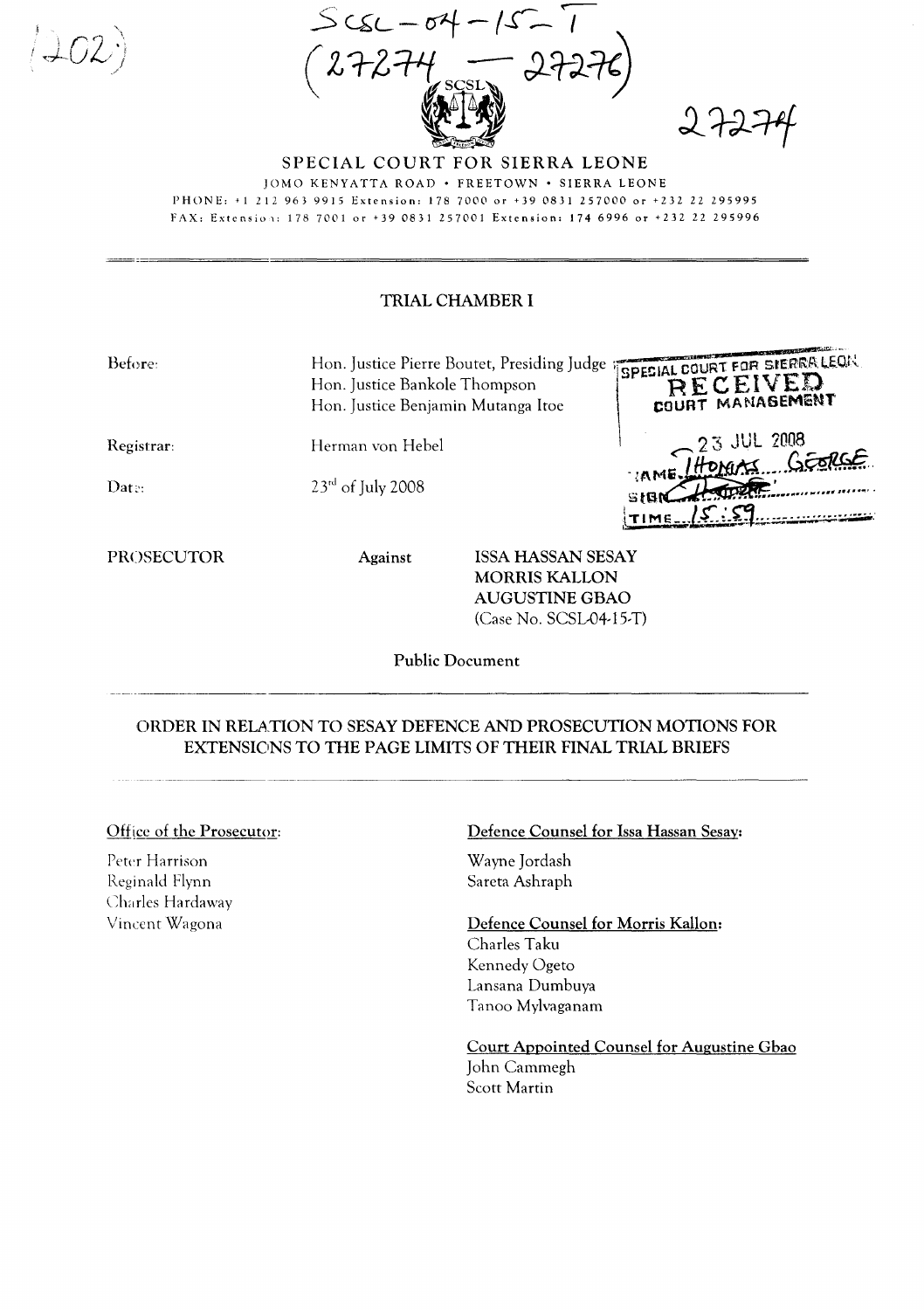

TRlA.L CHAMBER ("Chamber") of the Special Court for Sierra Leone ("Special Court") composed of Hon. Just ce Pierre Boutet, Presiding Judge, Hon. Justice Bankole Thompson and Hon. Just ce Benjamin Mutanga ltoe;

HAVlING RECEIVED the Sesay Defence Urgent Application for Page Extension for Closing Brief, tiled by Counsel for the First Accused, Issa Hassan Sesay ("Sesay Defence") on the 16<sup>th</sup> of July 2008 C'Scsay Motion");

HAVING RECEIVED the Urgent Prosecution Motion for Relief to File a Final Brief Not Exceeding 600 Pages, filed by the Office of the Prosecutor ("Prosecution") on the 18<sup>th</sup> of July 2008 ("Prosecution Motion");

HAVING RECEIVED the Prosecution Response to Sesay Defence Urgent Application for Page Extension for Closing Brief, filed by the Prosecution on the  $18<sup>th</sup>$  of July 2008;

HA VIING RECEIVED the Sesay Defence Response to Prosecution Request to File a Final Brief Not Exceeding 600 Pages, filed on the  $21<sup>st</sup>$  of July 2008;

NOTING that Art. 6(Fi) of the Practice Direction on Filing Documents Before the Special Court for Sierra Leone, adopted on the 27<sup>th</sup> of February 2003, amended on the 1<sup>st</sup> of June 2004, the 10<sup>th</sup> of June 2005 and the 16<sup>th</sup> of January 2008, provides, *inter alia* that "final trial submissions shall not exceed 200 pages or 60 000 words, whichever is greater";

MINDFUL of the submissions of the Sesay Defence and the Prosecution regarding the length of the final trial briefs made before the Chamber at the Status Conference held on the 12<sup>th</sup> of March 2008;<sup>1</sup>

MINDFUL of our Order for the Filing of Final Trial Briefs and Presentation of Closing Arguments, filed on the 29<sup>th</sup> of April 2008;

CONSIDERING that the Sesay Defence requests an extension of the page limit for its final trial brief from 400 to 600 pages, and that the Prosecution requests an extension of the page limit for its final trial brief from 500 to 600 pages;

CONSIDERING that the Prosecution bears the burden of proving its case beyond a reasonable douht and must file one brief with respect to all three of the RUF Accused;

Case No. SCSL-04-15



 $23<sup>rd</sup>$  July 2008

fYH

Tr: nscript of 12 March 2008, Peter Harrison and Wayne Jordash, pp. 47 - 59.